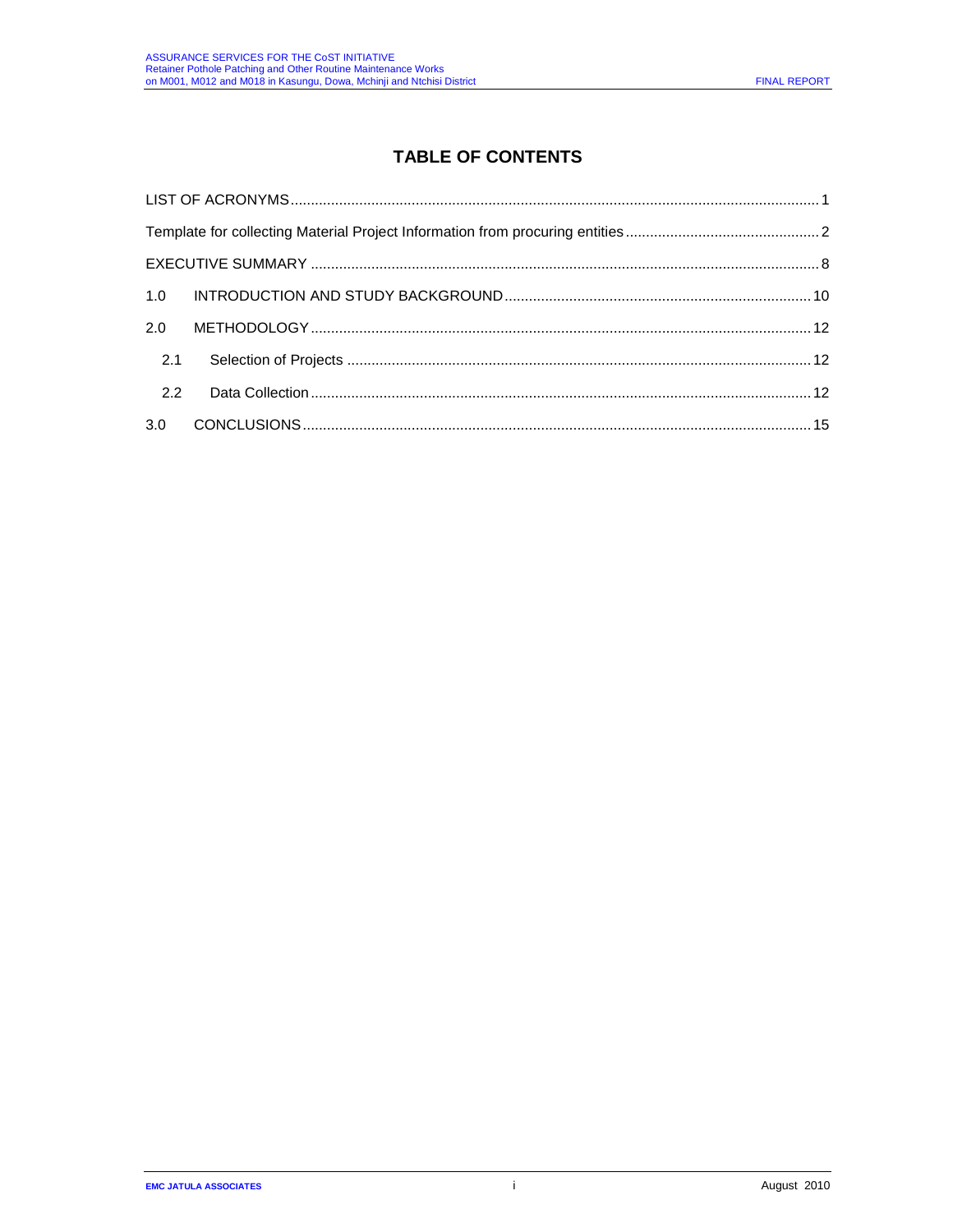# **LIST OF ACRONYMS**

| AT          | Assurance Team                                |  |  |
|-------------|-----------------------------------------------|--|--|
| CoST        | Construction Sector Transparency Initiative   |  |  |
| DFID        | Department for International Development      |  |  |
| MDF         | Malawi Defence Forces                         |  |  |
| MHC         | <b>Malawi Housing Corporation</b>             |  |  |
| MMSG        | Malawi Multi Stakeholder Group                |  |  |
| MPI         | <b>Material Project Information</b>           |  |  |
| <b>NCIC</b> | <b>National Construction Industry Council</b> |  |  |
| <b>NRWB</b> | Northern Region Water Board                   |  |  |
| ODPP        | Office of the Director of Public Procurement  |  |  |
| OFID        | Opec Fund for International Development       |  |  |
| PEs         | procurement Entities                          |  |  |
| RA.         | Roads Authority                               |  |  |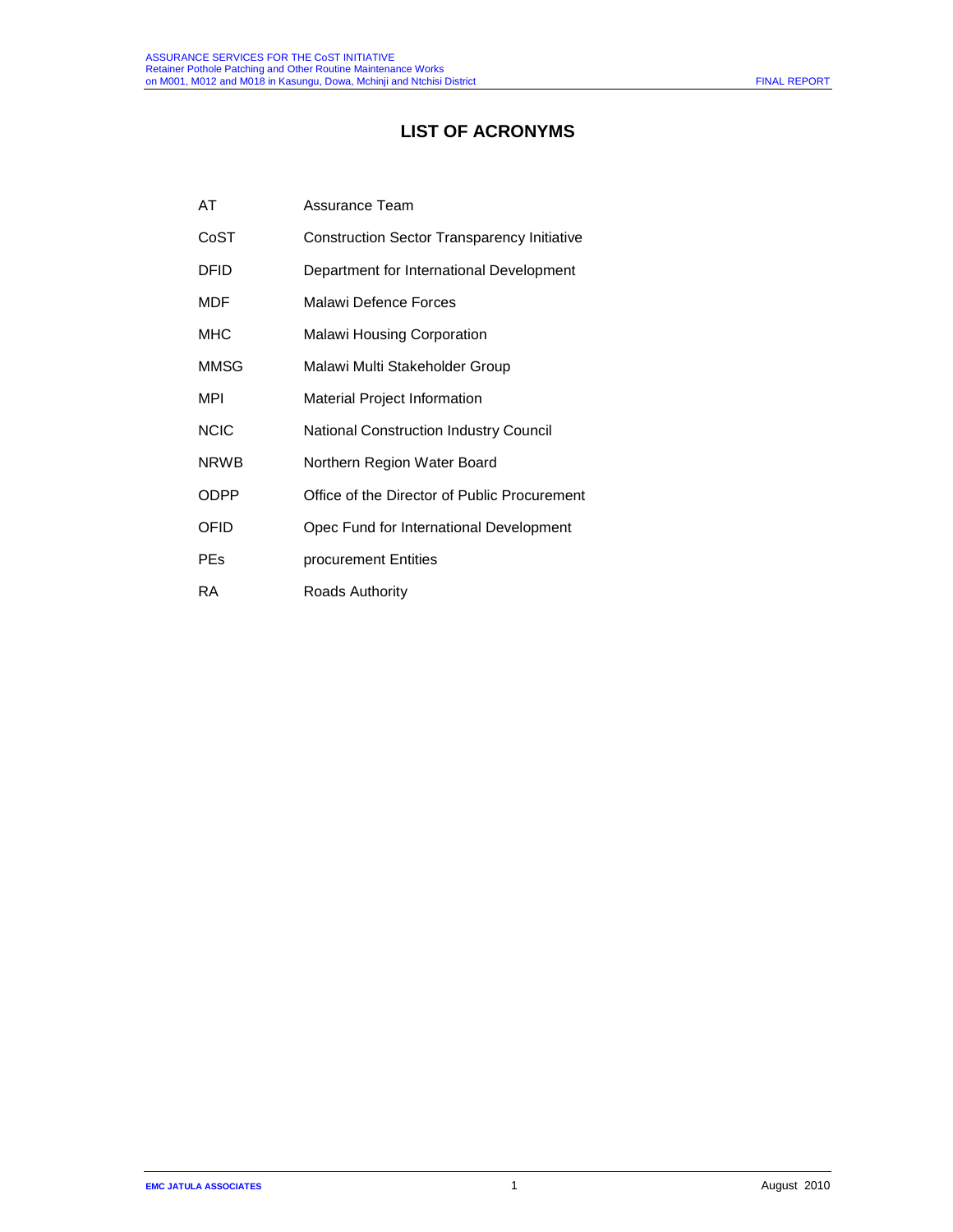# **Template for collecting Material Project Information from procuring entities**

This template has been developed to assist Multi-stakeholder Groups in collecting Material Project Information from procuring entities on projects that are included in the on-going disclosure process. The template could be available on line and the procuring entity be asked to update it on a regular basis.

| Stage of project<br>cycle | List of MPI to be<br>disclosed | Project name: Retainer<br>Pothole Patching and<br><b>Other</b><br><b>Routine</b><br>Maintenance Works on<br>M001, M012 and M018<br>Kasungu,<br>Dowa,<br>in.<br>Mchinji and<br><b>Ntchisi</b><br><b>District</b><br><b>Contract</b><br>No.<br>3T/RM/CR/KU/DA/MC/N<br><b>S/09</b><br><b>Procuring</b><br>Entity:<br><b>Roads Authority</b><br><b>Client (if different)</b> | <b>Key</b> Findings<br>by<br><b>Assurance Team</b> |
|---------------------------|--------------------------------|--------------------------------------------------------------------------------------------------------------------------------------------------------------------------------------------------------------------------------------------------------------------------------------------------------------------------------------------------------------------------|----------------------------------------------------|
| Project<br>identification | Project purpose                | To improve the service of<br>transportation<br>by<br>reducing<br>travel<br>time<br>improving on comfort and<br>reduction of wear and<br>tear in vehicles.                                                                                                                                                                                                                |                                                    |
|                           | Location                       | <b>Central Region</b>                                                                                                                                                                                                                                                                                                                                                    |                                                    |
|                           | <b>Intended Beneficiaries</b>  | <b>The</b><br>residents<br>of<br>the<br>Region<br>Central<br>and<br>Malawi Nation and the<br>International transporters<br>Tanzania,<br>to<br>Mozambique,<br>Zambia<br>and further countries                                                                                                                                                                             |                                                    |
|                           | Specification                  | Standards<br>Malawi<br>and                                                                                                                                                                                                                                                                                                                                               |                                                    |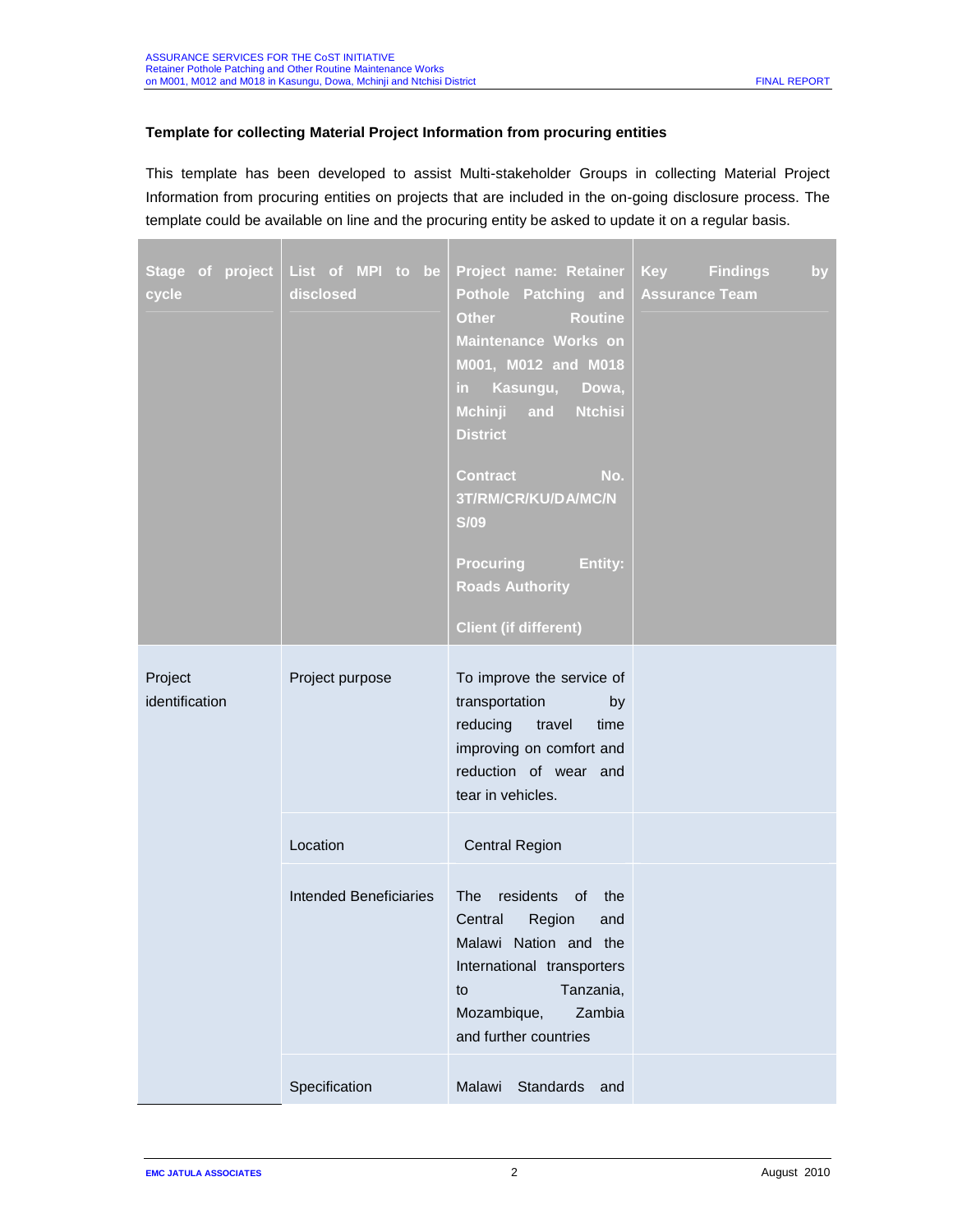|                                                            |                                  | <b>SATCC</b>                                                                          |  |
|------------------------------------------------------------|----------------------------------|---------------------------------------------------------------------------------------|--|
|                                                            | Feasibility study                | Not done                                                                              |  |
| Funding                                                    | Financing agreement              | Roads Authority and<br>Road Fund<br>Administration                                    |  |
|                                                            | <b>Budget</b>                    | Annual Road project<br>budget agreed with Road<br>Fund administration.                |  |
|                                                            | Engineer's estimate              | 13,233,437.50                                                                         |  |
| Tender<br>process<br>(contract for project<br>supervision) | Tender procedure                 | <b>National Competitive</b><br>Bidding; Open tender;<br>Least Cost Based<br>Selection |  |
|                                                            | Number<br>expressing<br>interest | N/A                                                                                   |  |
|                                                            | Number short listed              | N/A                                                                                   |  |
|                                                            | Number<br>submitting<br>tender   | $\overline{7}$                                                                        |  |
| Tender<br>process<br>(main contract for                    | Tender procedure                 | <b>National Competitive</b><br>Bidding; Open Tendering                                |  |
| works)                                                     | Number<br>expressing<br>interest | $\overline{7}$                                                                        |  |
|                                                            | Number shortlisted               | N/A                                                                                   |  |
|                                                            | Number<br>submitting<br>tender   | $\,6$                                                                                 |  |
|                                                            | List of tenderers                | 1 Fa-sta Civil<br>Engineering,                                                        |  |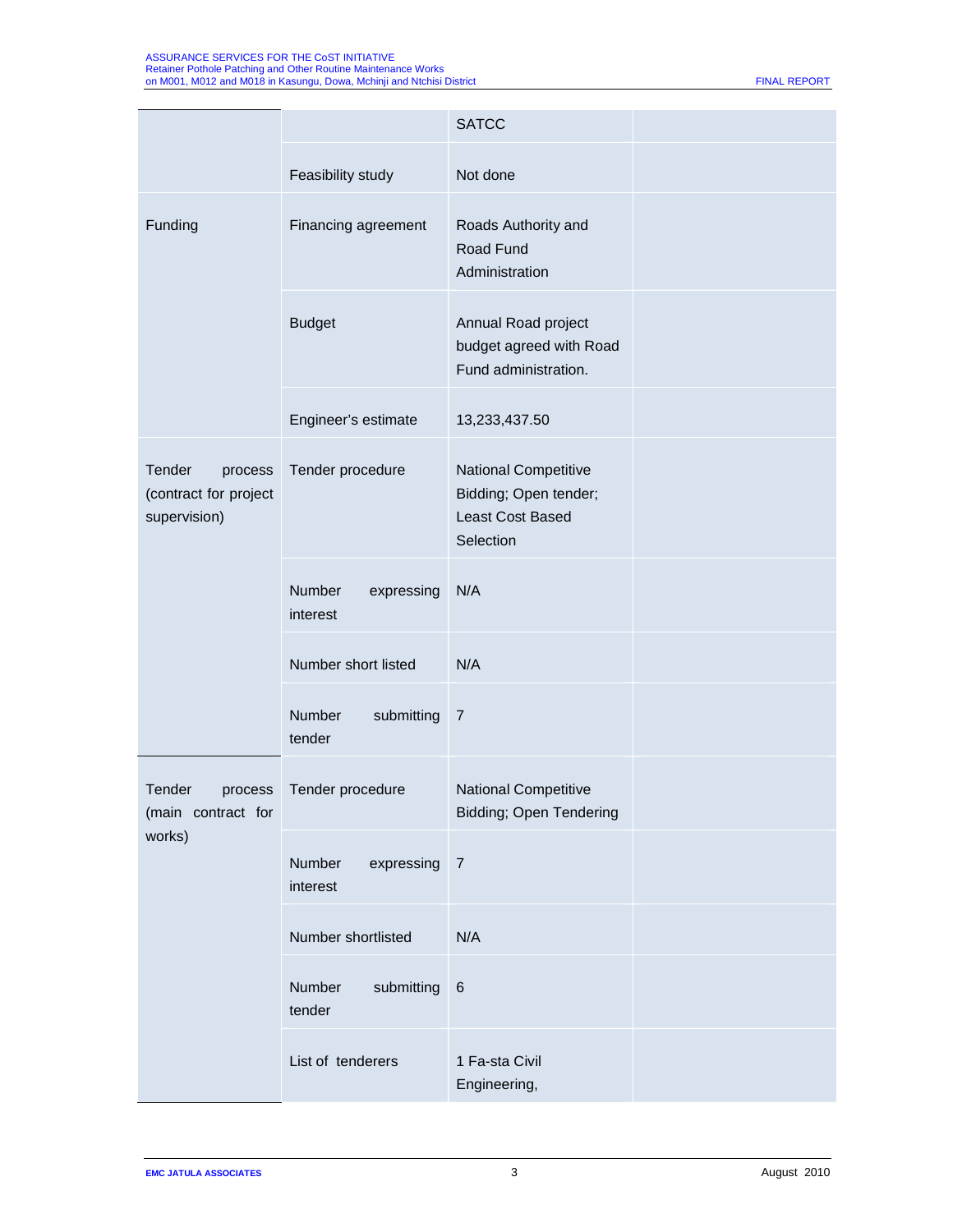|                                               |                                              | 2 Samamwa Civil<br>Engineering,<br>3. Misar Civil<br>Engineering,<br>4. Chico Civil Engineering,<br>5. Dika Construction<br>6. Sale Civil Engineering |                                                            |
|-----------------------------------------------|----------------------------------------------|-------------------------------------------------------------------------------------------------------------------------------------------------------|------------------------------------------------------------|
|                                               | Tender evaluation<br>report                  | Available; disclosed                                                                                                                                  |                                                            |
| Contract<br>award<br>(project<br>supervision) | Name<br>of<br>main<br>consultant             | <b>Chapita Consultants</b>                                                                                                                            |                                                            |
|                                               | Contract price                               | MK60,018,750.00                                                                                                                                       |                                                            |
|                                               | Contract scope of work                       | Supervision of Pothole<br>patching<br>Routine<br>and<br>Maintenance<br>a total of<br>about 600 km of M1, M12<br>and M18                               |                                                            |
|                                               | Contract programme                           | 365 Days                                                                                                                                              |                                                            |
| Contract<br>award<br>(main contract for       | of<br>Name<br>main<br>contractor             | Sale Civil Engineering                                                                                                                                |                                                            |
| works)                                        | Contract price                               | 13,380,754.76                                                                                                                                         |                                                            |
|                                               | Contract scope of work                       | Pothole<br>patching<br>and<br>Routine Maintenance<br>a<br>total of about 600 km of<br>M1, M12 and M18                                                 |                                                            |
|                                               | Contract programme                           | 365 days                                                                                                                                              |                                                            |
| Contract Execution<br>(project                | Significant changes to<br>contract<br>price, | None                                                                                                                                                  | • Noted that Contractor took<br>initiative<br>inform<br>to |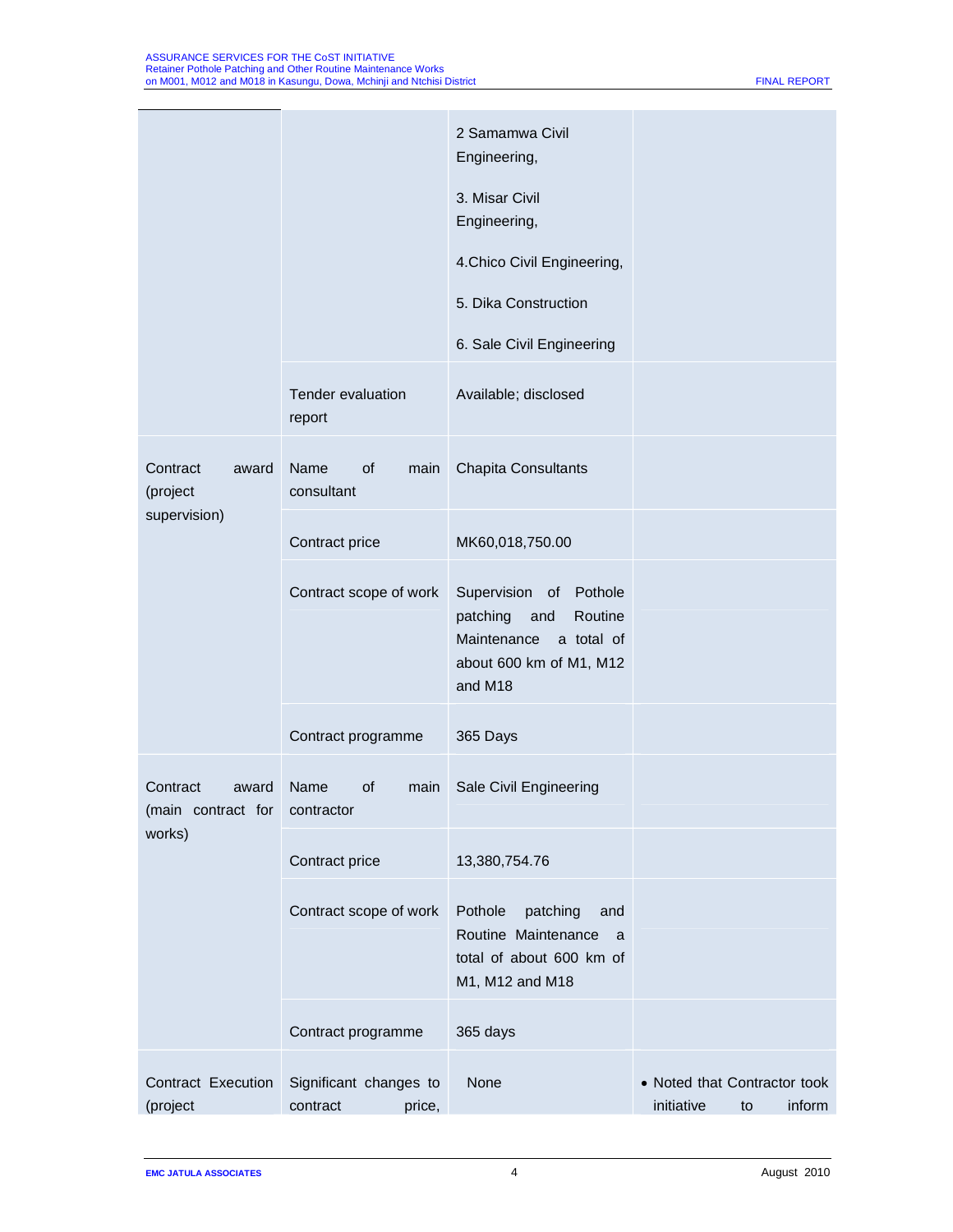| supervision)                                              | programme,<br>scope<br>with reasons                                                                          |                                                                                                                                                                                                     | Consultant that instructed<br>works were complete.<br>• On 19 October 2009 SOS<br>wrote that instructed works<br>would be concluded on 21<br>October 2009.<br>• Addendum issued on 30<br>November 2009.                                                                                                                                                                                                 |
|-----------------------------------------------------------|--------------------------------------------------------------------------------------------------------------|-----------------------------------------------------------------------------------------------------------------------------------------------------------------------------------------------------|---------------------------------------------------------------------------------------------------------------------------------------------------------------------------------------------------------------------------------------------------------------------------------------------------------------------------------------------------------------------------------------------------------|
| <b>Contract Execution</b><br>(Main contract for<br>works) | Individual<br>significant<br>the<br>changes<br>to<br>contract which affect<br>the price with reasons         | The<br>Contractor<br>completed the work items<br>in the contract in 90 days<br>Addendum<br>No.1<br>(15%<br>Contract price)<br>Additional<br>quantities<br>0f<br>patching work                       | • There were no significant<br>changes to the works;<br>• The contractor completed<br>the initial contract works<br>within<br>time<br>and<br>an<br>Addendum<br>for<br>extra<br>patching works valued at<br>15% of the contract sum<br>was approved amounting<br>to MK2,007,113.21.<br>• The extra works together<br>with<br>the<br>original<br>works<br>within<br>completed<br>were<br>92% of the time. |
|                                                           | significant<br>Individual<br>the<br>changes<br>to<br>contract which affect<br>the programme, with<br>reasons | Delay<br>of<br>in<br>issue<br>Addendum No.1<br>of $30$<br>days<br>Change<br>of<br>scope<br>Addendum<br>No.1<br>(15%<br>Contract price) to cater<br>Additional quantities<br>for<br>of patching work |                                                                                                                                                                                                                                                                                                                                                                                                         |
|                                                           | Details of any re-award<br>of main contract                                                                  | N/A                                                                                                                                                                                                 |                                                                                                                                                                                                                                                                                                                                                                                                         |
| Post<br>contract                                          | Actual contract price                                                                                        | 15,387,867.97                                                                                                                                                                                       |                                                                                                                                                                                                                                                                                                                                                                                                         |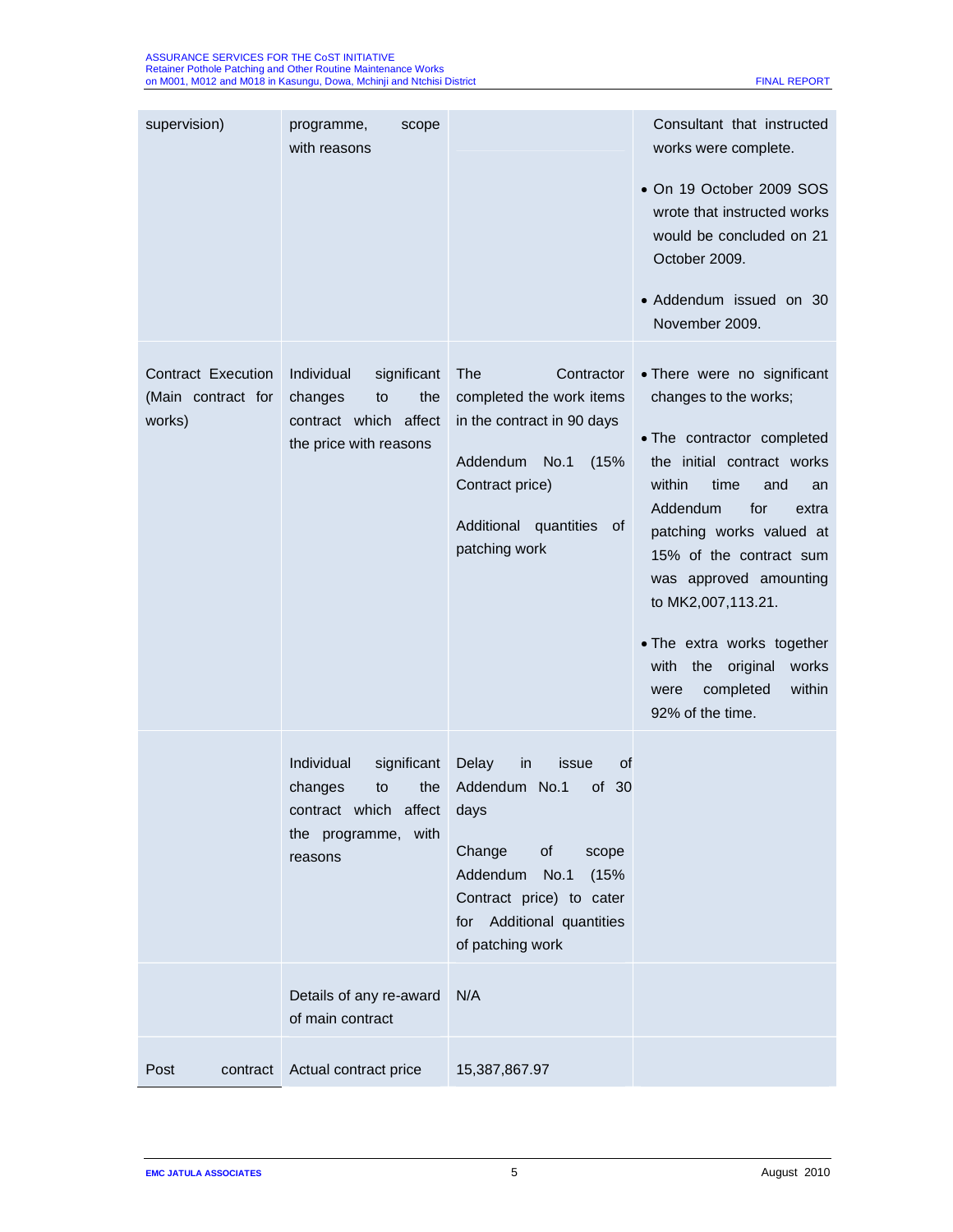| completion details<br>(main contract for<br>works) | Total payments made                                              | 14,486,072.13                                                                                                                                                                                                                                                                    |   |
|----------------------------------------------------|------------------------------------------------------------------|----------------------------------------------------------------------------------------------------------------------------------------------------------------------------------------------------------------------------------------------------------------------------------|---|
|                                                    | Actual contract scope<br>of work                                 | Addendum approved<br>Exceeded by 15%                                                                                                                                                                                                                                             |   |
|                                                    | Actual<br>contract<br>programme                                  | All Work including the<br>15% addendum<br>Completed in 11 months<br>(92% of Time)                                                                                                                                                                                                |   |
|                                                    | evaluation<br>Project<br>reports (on completion<br>and on-going) | 1 Monthly<br>progress<br>Reports available<br>2 Records of Progress<br>Monthly Progress Site<br>Meeting for November<br>available. Others to be<br>furnished.<br>3 Substantial Completion<br>Certificates not issued<br>4 The<br>works<br>in<br>are<br>Defects Liability Period. | 5 |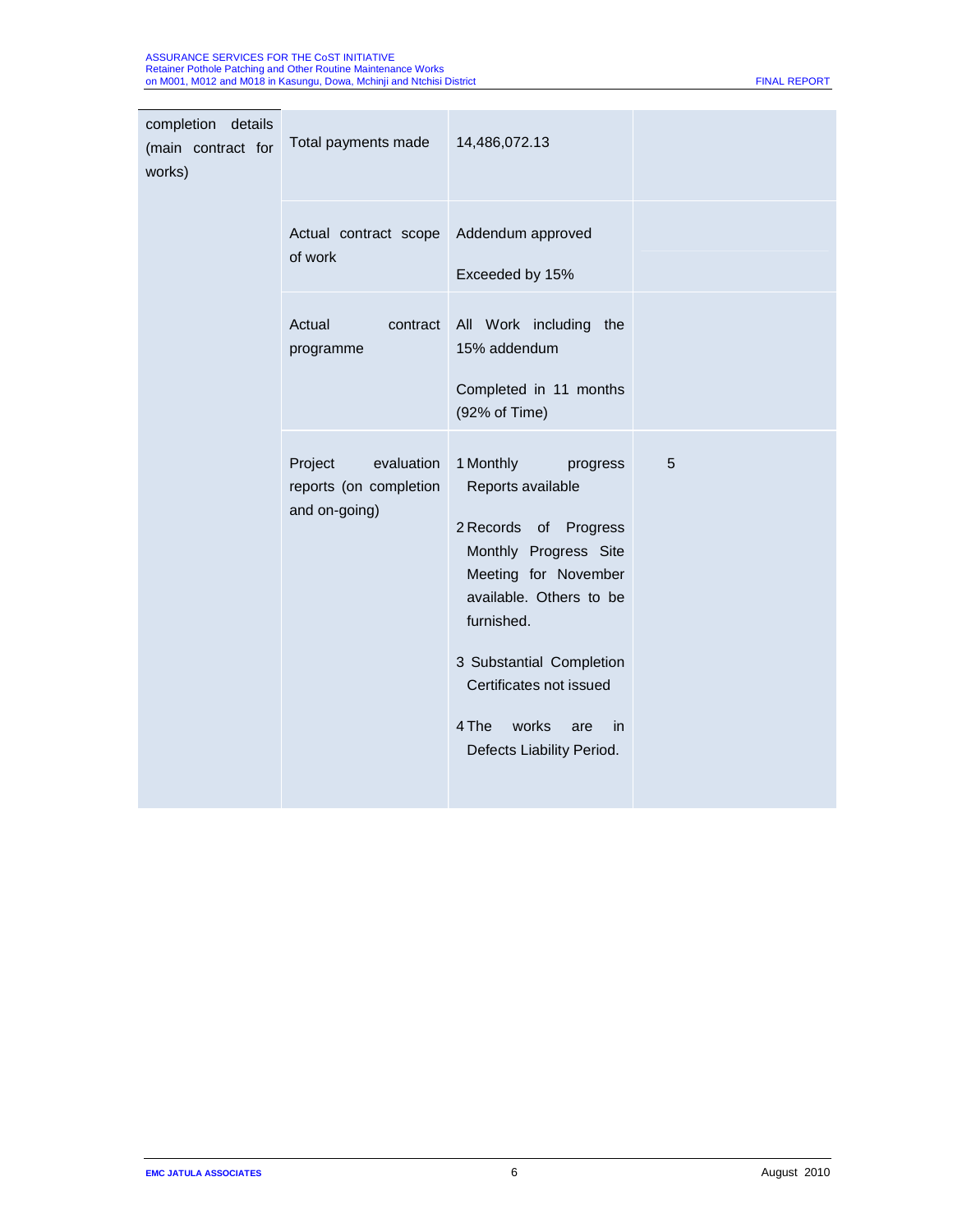# ASSURANCE SERVICES FOR THE CoST INITIATIVE<br>Retainer Pothole Patching and Other Routine Maintenance Works<br>on M001, M012 and M018 in Kasungu, Dowa, Mchinji and Ntchisi District Final Resource FINAL REPORT FINAL REPORT

| <b>Documents disclosed</b> | <b>Disclosure status</b>                                                                                                    |
|----------------------------|-----------------------------------------------------------------------------------------------------------------------------|
| Feasibility study          | N/A                                                                                                                         |
| Financing agreement        | The Roads Authority has an Annual Plan that is agreed with the<br>Road Fund Administration.                                 |
| Specification              | Included in Contract Document                                                                                               |
| Tender evaluation report   | Available                                                                                                                   |
| Project evaluation reports | Final Report not yet submitted<br>Monthly progress Reports available<br>From records Contractor's performance rated as good |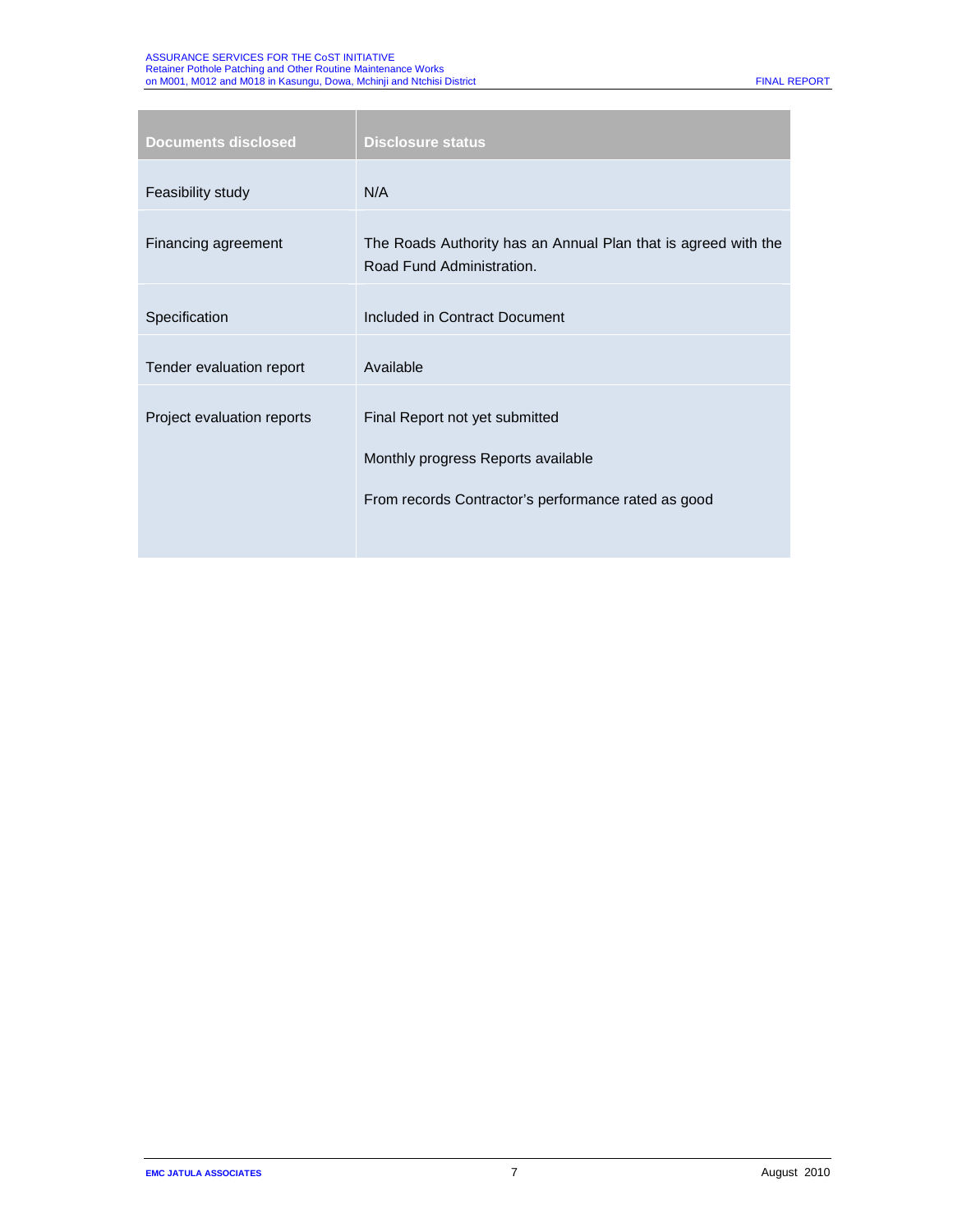# **EXECUTIVE SUMMARY**

This report summarises the initial findings by EMC Jatula Associates; who were selected as the Assurance Team (AT) to collect data from participating procurement entities (PEs) in the CoST Initiative. Three institutions namely Malawi Housing Corporation, Northern Region Water Board and the Roads Authority participated in the study whose aim is to increase transparency and accountability in the Malawi construction sector.

# **Roads Authority Projects**

Generally, the AT observed that the RA has a policy for maintenance contracts for variations not to exceed 15% of the original contract sum, unless there are extenuating circumstances to warrant increases above this percentage. On all RA projects studied under the CoST Initiative, therefore, increases to the contracts were within this threshold. Mostly, Extensions of Time were awarded without cost to allow contractors to complete the works. Individual project observations are summarised under each project report.

**Retainer Pothole Patching and Other Routine Maintenance Works on M001, M012 and M018 in Kasungu, Dowa, Mchinji and Ntchisi District**

# **Contract No. 3T/RM/CR/KU/DA/MC/NS/09**

**Contractor: Sale Civil Engineering**

# **Consultant: Chapita Consultants**

It is noted that the Chapita Consultants' supervision contract includes a considerable number of other works contracts within the project location or zone. Hence, the contract sum is not for the supervision of only one pothole patching project in Central region. Rather, the consultant was covering other works projects under the same contract which are not the subject of this Assurance Consultancy.

The scope of the contract is Pothole Patching and Routine Maintenance for a total of about 600 km of M1, M12 and M18 roads in Central region of Malawi.

The works were scheduled to be completed within 365 days with 12 months Defects Liability period for rectification of any defects that may arise within this period of guarantee.

The AT collected adequate data on this project, apart from that compiled on the MPI, which is supported by detailed source documents. In this respect, Addenda, variation Orders, Bills of Quantities, payment records, specifications, and other pertinent documentation were collected and verified through the consultant and/or the contractor. The information thus collected on this project is therefore complete and accurate.

The AT made the following observations during the study:

There were no significant changes to the works;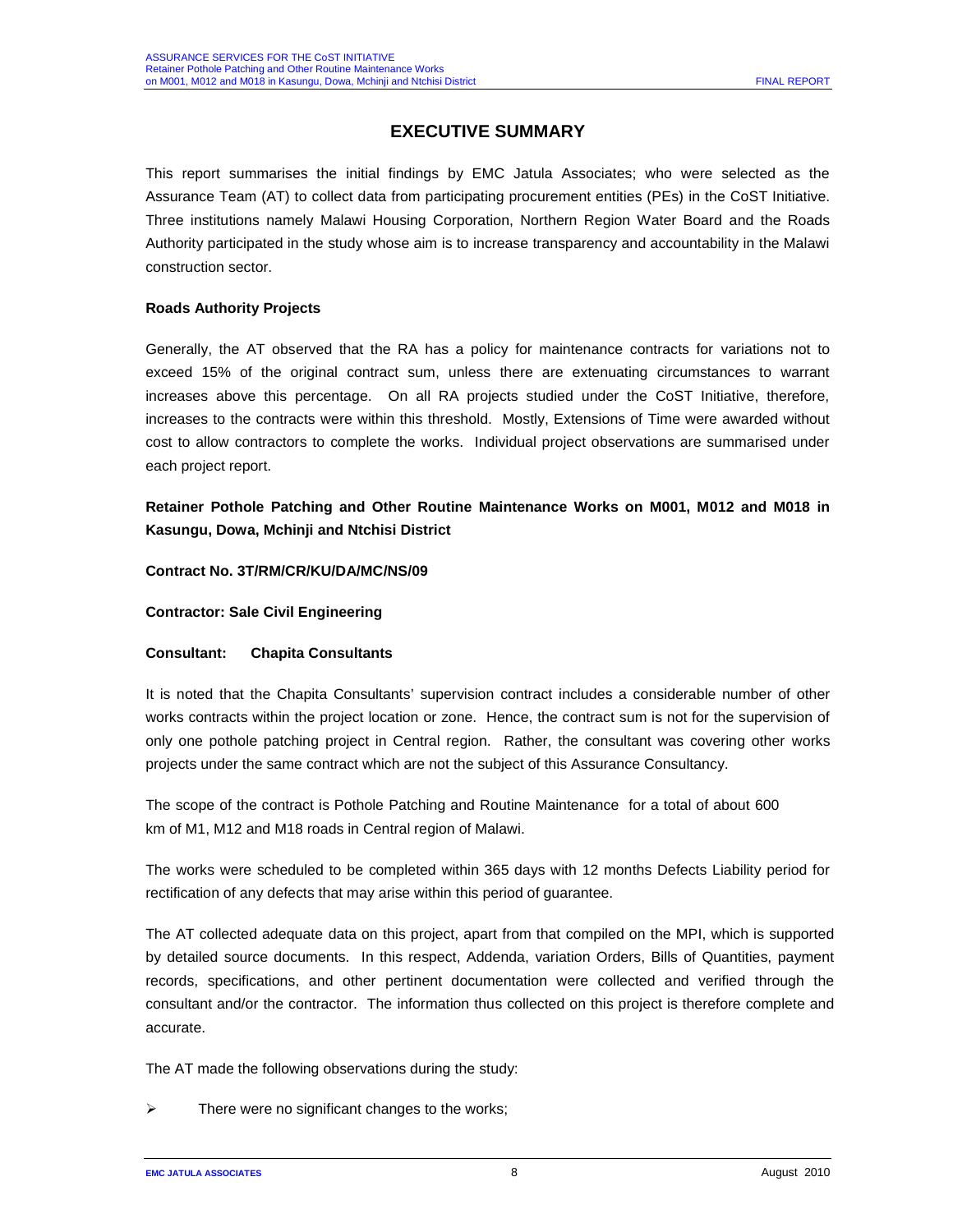- $\triangleright$  The contractor completed the initial contract works within time and an Addendum for extra patching works valued at 15% of the contract sum was approved amounting to MK2,007,113.21.
- $\triangleright$  The extra works together with the original works were completed within 92% of the time.

The AT was given access to the Roads Authority and found no difficulties in obtaining the data. Record keeping at this institution is good.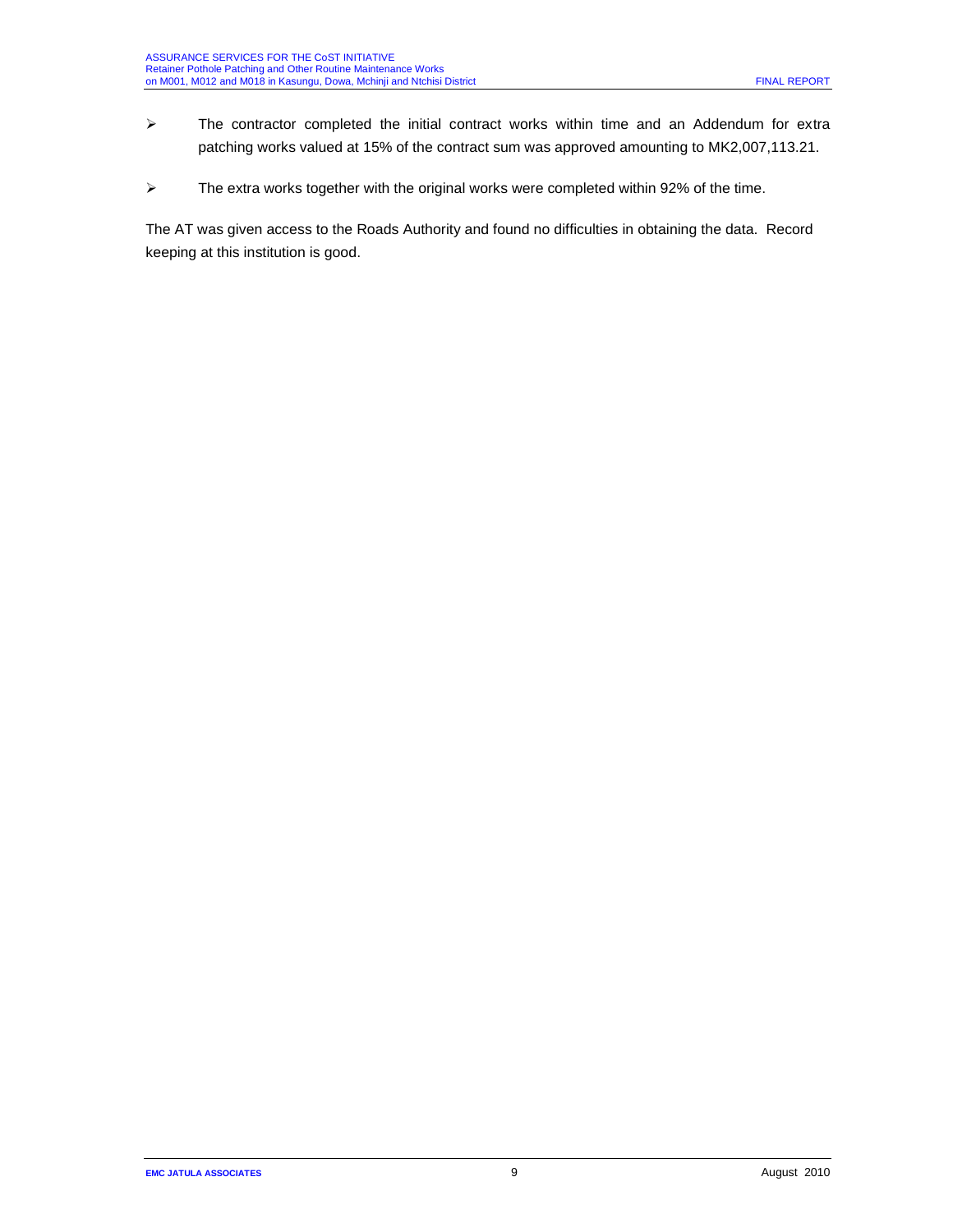# **1.0 INTRODUCTION AND STUDY BACKGROUND**

This report covers the work carried out by EMC Jatula associates as the selected Assurance Team to collect Material Project Information (MPI) from selected Procurement Entities (PEs). It highlights all the activities carried out by the Assurance Team during the period under review and includes both achievements and constraints.

The Construction Sector Transparency (CoST) Initiative is an international multi-stakeholder programme which is designed to increase transparency and accountability in the construction sector. The programme is supported by the UK Department for International Development (DFID) and the World Bank.

Malawi was selected to undertake a pilot for this programme as one of seven countries in the world. The programme is being administered by the National Construction Industry Council *(***NCIC)** on behalf of the Construction Sector Transparency Initiative (CoST) Malawi Multi Stakeholder Group (MMSG).

The programme aims at enhancing the accountability of Procuring Entities (PEs) and construction companies for the cost and quality of public sector construction projects. Each PE selected to provide data will do this by disclosing to the public 'Material Project Information' (MPI) at all stages of the construction project cycle, from the initial identification of the project to the final completion.

The main aim for CoST is about increasing transparency through the release of project information into the public domain. It is however recognised that the disclosure of this information may not be sufficient on its own to achieve greater accountability as some of the information is most likely to be complex and not easily understandable to the general public.

EMC Jatula Associates Consulting Engineers were therefore selected to undertake this study to ensure that the information that is released is both accurate and available in a form that can easily be understood by stakeholders. Part of our brief is to ensure that the disclosed information must be verified, analysed and interpreted by experts as an 'Assurance Team' appointed specifically for this purpose. The major role to be played by EMC Jatula Associates as the consultant on this pilot project is to act as an interpreter at all the assurance processes to help make raw data disclosures more understandable to all stakeholders.

Hence the objectives of the pilot programme to be achieved by EMC Jatula Associates are as follows: -

 $\triangleright$  To assist the MMSG to liaise with the Procuring Entities (PEs) of projects involved in the CoST initiative to ensure the publication of the relevant Material Project Information (MPI);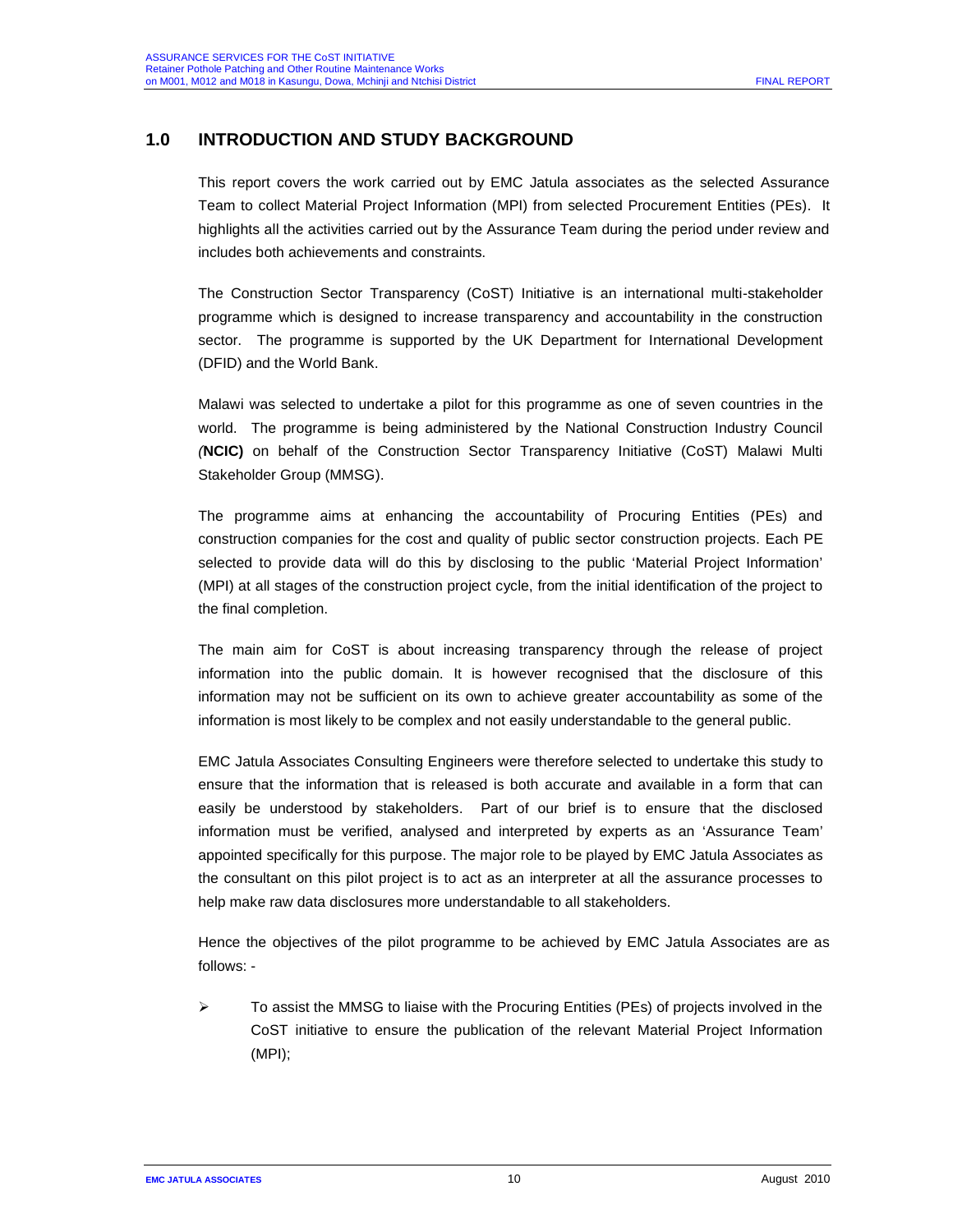- To verify the accuracy and completeness of MPI disclosures on all or a subset of projects involved in the CoST initiative, as required by the MMSG;
- $\triangleright$  To analyse the disclosed and verified data on all or a subset of projects involved in the CoST initiative in order to make informed judgements about the cost and quality of the built infrastructure;
- $\triangleright$  To produce reports that are clearly understandable to the non-specialist, outlining the extent and accuracy of information released on projects involved in the CoST initiative and highlighting any causes for concern that the analysed information reveals.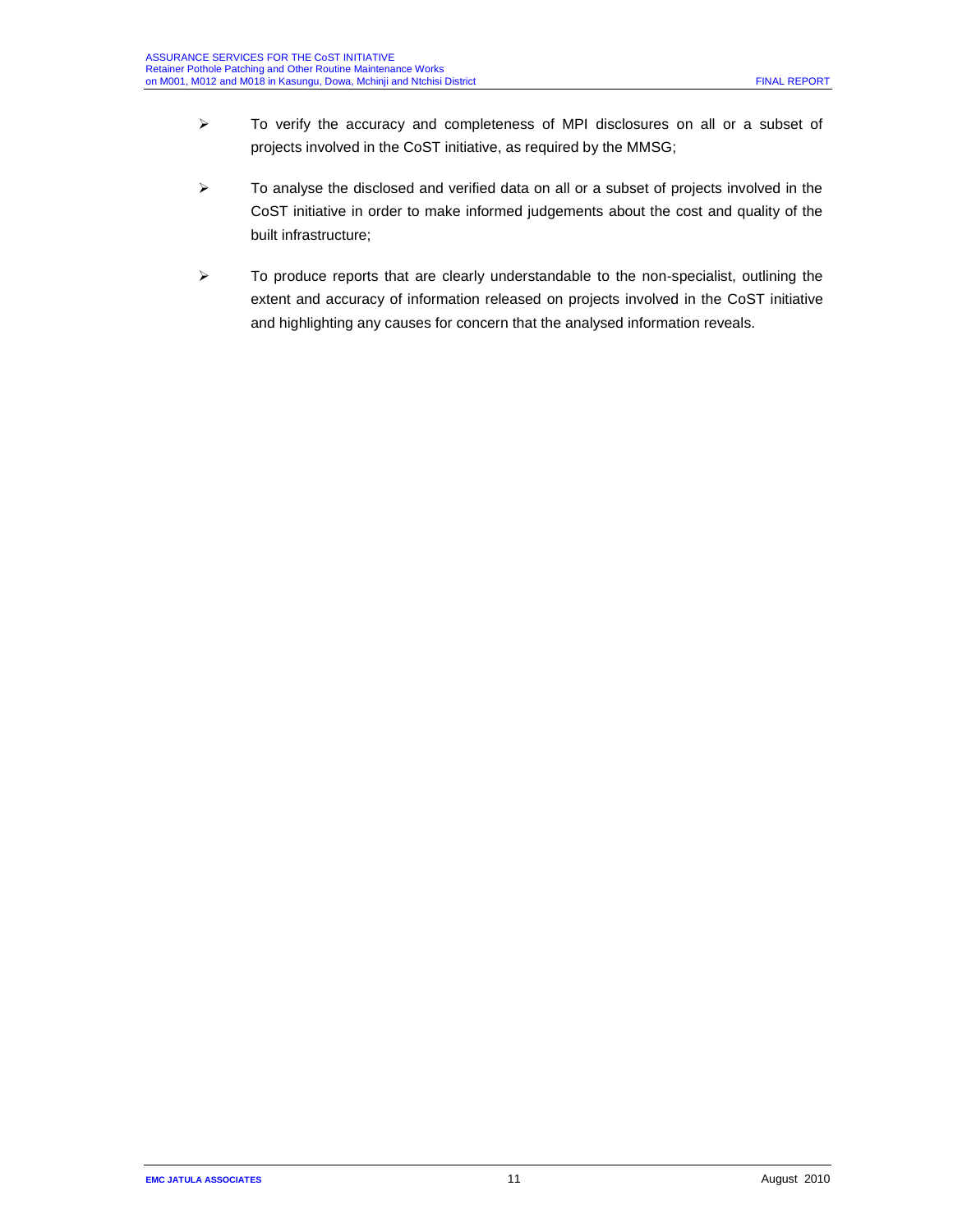# **2.0 METHODOLOGY**

# **2.1 Selection of Projects**

The Malawi MSG selected 3 (three) institutions which are participating as PEs to provide MPI under the CoST Initiative. The following are the institutions together with a list of the respective projects for which information has been released:

#### **Malawi Housing Corporation (MHC):**

- 1. MHC/01/09 Chilumba
- 2. MHC/2008/03/Lilongwe

#### **Northern Region Waterboard (NRWB)**

- 1. NRWB/W/01
- 2. NRWB/W/01B

## **Malawi Roads Authority (RA):**

- 1. 4T/PP/NR/RU/KA/09
- 2. 3T/RM/CR/KU/DA/MC/NS/09
- 3. 4T/PP/SR/BLK,MH,MHG,ZA/09
- 4. 102U/REHAB/SR/BTC/08 LOT 2
- 5. 121U/REH/CR/LLC/08 LOT 3

# **2.2 Data Collection**

#### **Malawi Roads Authority (RA):**

The AT conducted a visit to the he Central Region Roads Authority Regional office to collect data for project No. 3T/RM/CR/KU/DA/MC/NS/09; Retainer Pothole Patching and Other Routine Maintenance Works on M001, M012 and M018 in Kasungu, Dowa, Mchinji and Ntchisi District constructed by Sale Civil Engineering.

EMC Jatula Associates were given the responsibility to collect data and verify that the MPI is both complete and accurate. The AT therefore collected as much information as possible from the three participating institutions. This report however covers one project from the Roads Authority.

**Retainer Pothole Patching and Other Routine Maintenance Works on M001, M012 and M018 in Kasungu, Dowa, Mchinji and Ntchisi District**

#### **Contract No. 3T/RM/CR/KU/DA/MC/NS/09**

**EMC JATULA ASSOCIATES 12 CONSUMING ASSOCIATES 12 CONSUMING ACCOUNT AUGUST 2010**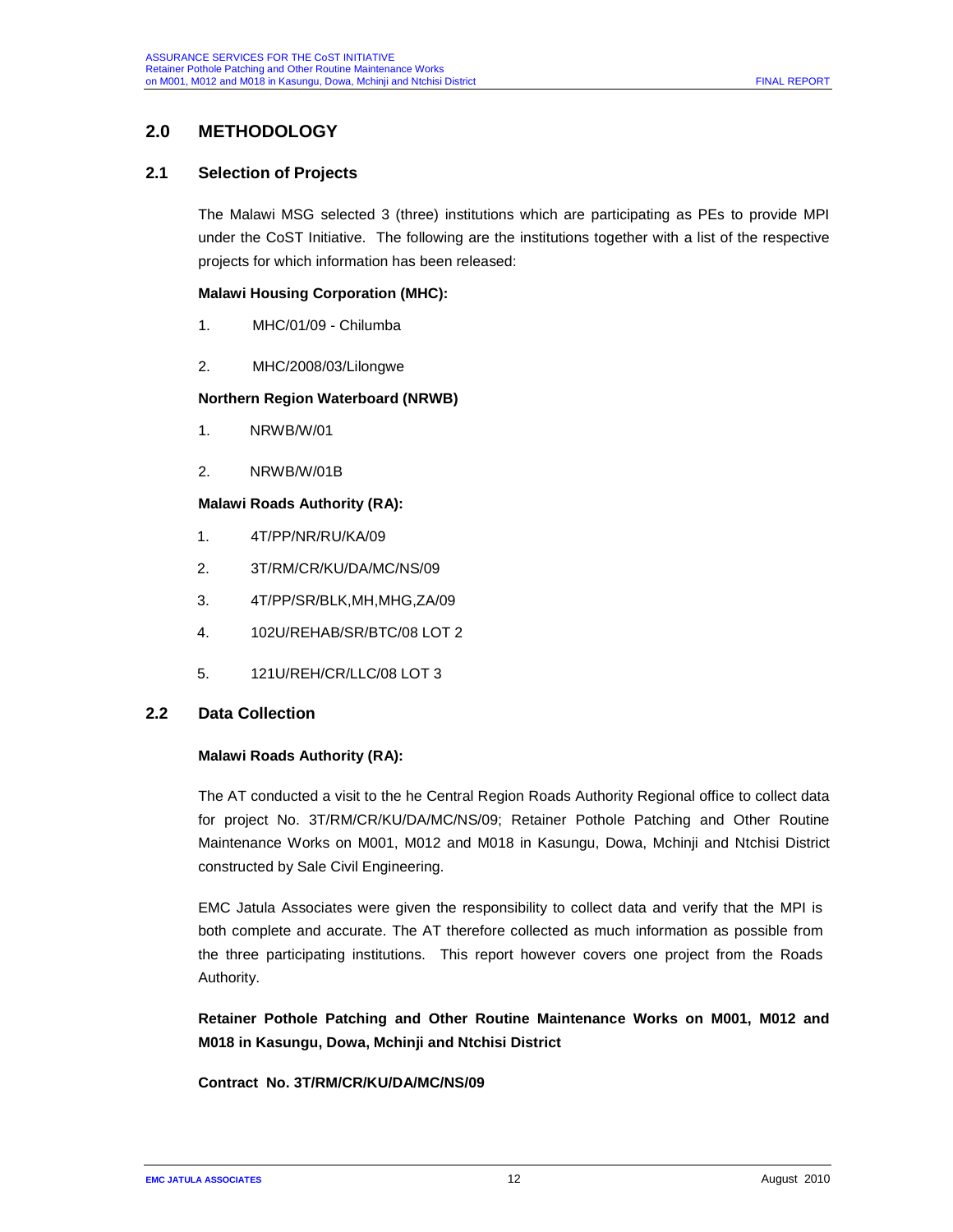# **Contractor: Sale Civil Engineering**

## **Project Details**

The purpose of the project is to improve the service of transportation by reducing travel time, improving on comfort and reduction of wear and tear in vehicle maintenance.

# **Funding**

The Roads Authority (RA) and Road Fund Administration (RFA) have a financing agreement for the RFA to fund RA annual programmes.

Generally these types of maintenance programmes do not require feasibility studies to be conducted. However, the client institutes engineer's estimates for planning purposes. This project was estimated to cost MK13,233,437.50.

#### **Tender procedure for Works Contract**

The tender procedure used in procurement of the main contract works was the National Competitive Bidding and Open Tender.

This means that any eligible locally registered entity can obtain tender documents and participate in the process without any hindrance. Seven firms obtained the bid documents and only six companies submitted bids as follows:

- $\triangleright$  Fa-sta Civil Engineering,
- > Samamwa Civil Engineering,
- > Misar Civil Engineering,
- $\triangleright$  Chico Civil Engineering,
- **▶ Dika Construction**
- $\triangleright$  Sale Civil Engineering

The works were awarded to Sale Civil Engineering at MK13,380,754.76

#### **Works Contract Scope of Works**

The scope of the contract is Pothole Patching and Routine Maintenance for a total of about 600 km of M1, M12 and M18 roads in Central region of Malawi.

# **Works Contract programme**

The works were scheduled to be completed within 365 days with 12 months Defects Liability period for rectification of any defects that may arise within this period of guarantee.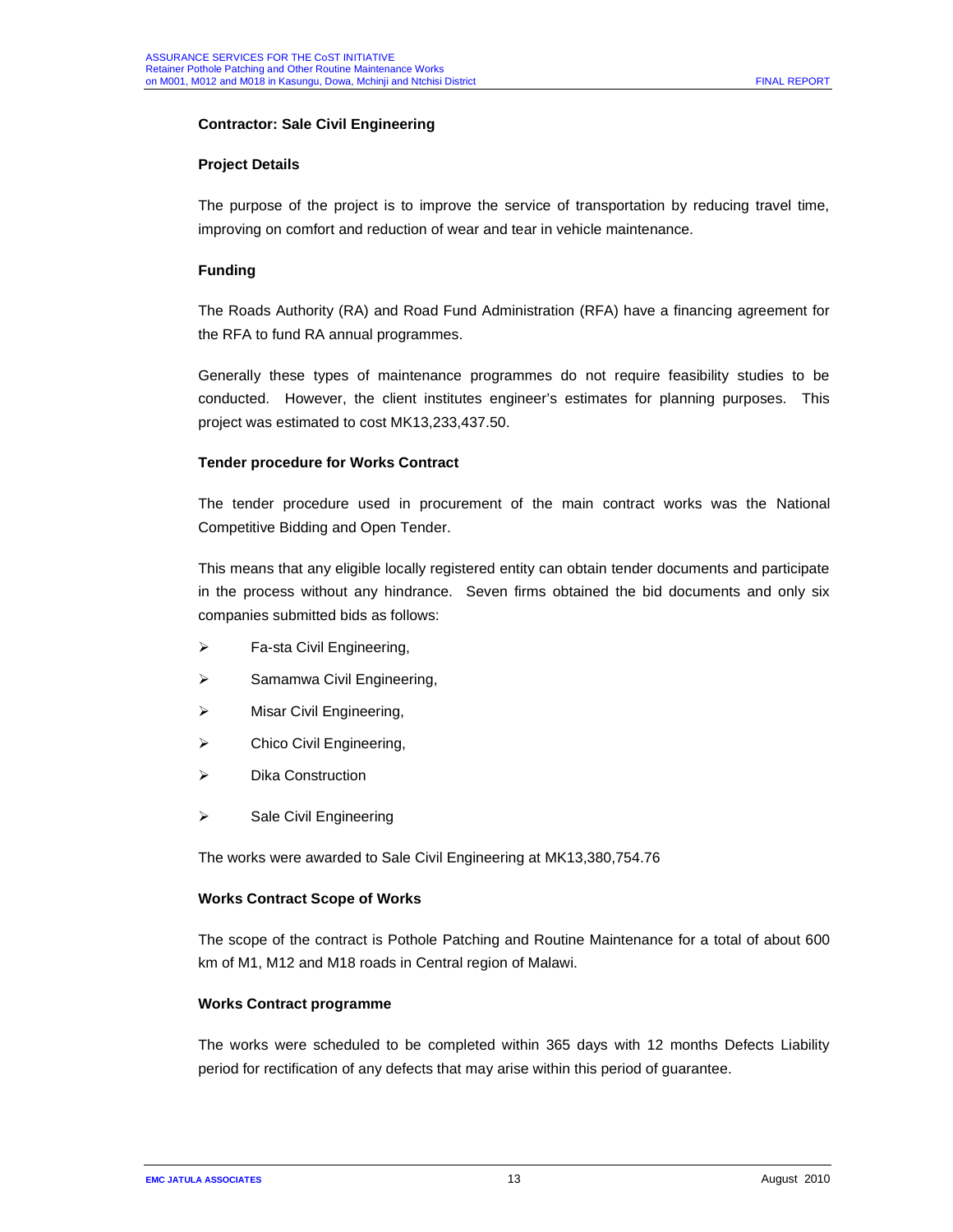# **Significant Changes to Works Contract price and Programme**

There were no significant changes to the works; suffice to say that the contractor completed the initial contract works within time and an Addendum for extra patching works valued at 15% of the contract sum was approved. The extra works together with the original works were completed within 92% of the time.

|                                | Amount (MK)   |                                                                                                                                                                                 |
|--------------------------------|---------------|---------------------------------------------------------------------------------------------------------------------------------------------------------------------------------|
| Original Contract Sum          | 13,380,754.76 |                                                                                                                                                                                 |
| Addendum                       | 2,007,113.21  |                                                                                                                                                                                 |
| <b>Revised Contract Sum</b>    | 15,387,867.97 |                                                                                                                                                                                 |
| <b>Total Certified to Date</b> | 14,999,530.91 | Balance between total certified<br>and revised<br>contract sum is for slight savings and for release<br>of retention to be paid to contractor after Defects<br>liability period |

# **Supervision Contract**

The RA advertised for supervision of the works using National Competitive Bidding, open tender and Least Cost Based Selection procedure. Only seven firms submitted tenders and Chapita Consulting Engineers were successful and were awarded the supervision contract at a contract price of MK60,018,750.00. The duration of the contract was 12 months with a Defects Liability period of 12 months. There were no significant changes to this contract as the supervision works were carried out within time. This contract sum is for supervision of a considerable number of projects apart from this project which is the subject of our study.

# **Disclosures**

The RA have made all the required disclosures including Feasibility study, Financing Agreement, Specifications, and Tender Evaluation Report.

# **Site Visit**

There was no site visit conducted since the works were already completed when the AT was assigned to carry out a review of this project.